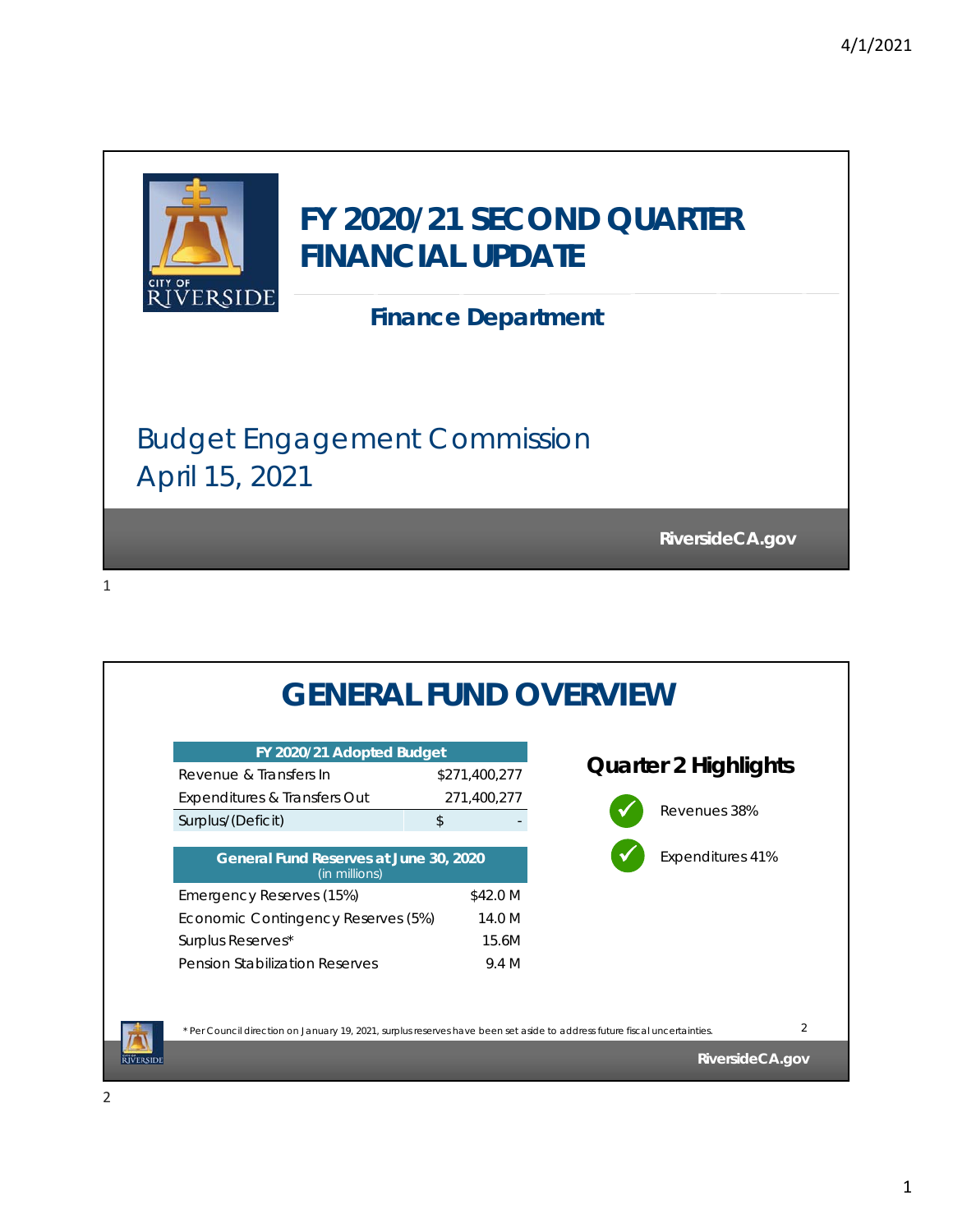



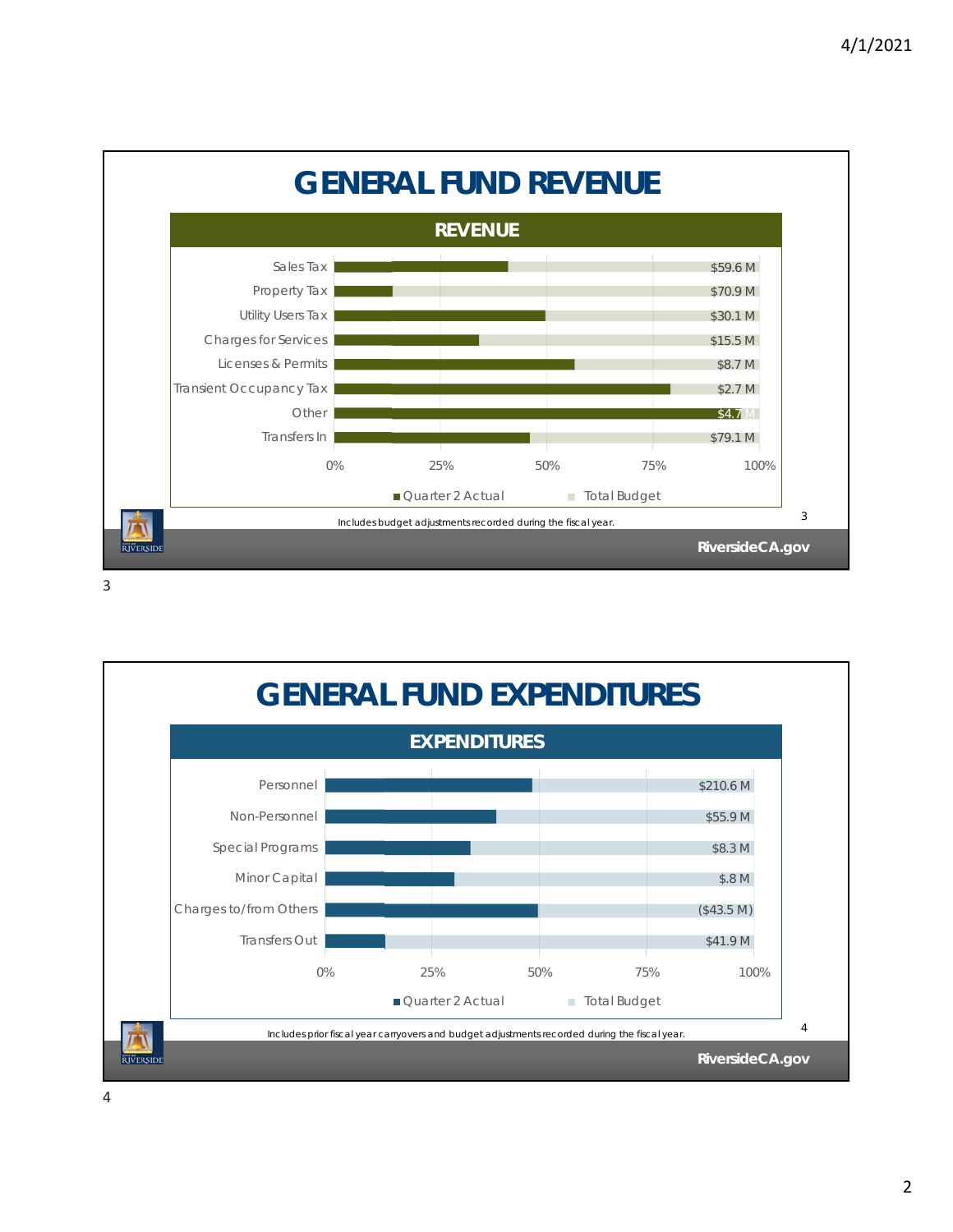| <b>MEASURE Z SUMMARY</b>   |                              |                              |                              |                              |                             |  |  |
|----------------------------|------------------------------|------------------------------|------------------------------|------------------------------|-----------------------------|--|--|
|                            | FY 2016/17<br><b>Actuals</b> | FY 2017/18<br><b>Actuals</b> | FY 2018/19<br><b>Actuals</b> | FY 2019/20<br><b>Actuals</b> | FY 2020/21<br><b>Budget</b> |  |  |
| Revenue                    | \$12,606,428                 | \$56,237,202                 | \$62,816,127                 | \$63,135,477                 | \$56,200,000                |  |  |
| Expenditures / Allocations | (9,973,447)                  | (36, 134, 811)               | (40,988,149)                 | (49,603,436)                 | (67, 641, 582)              |  |  |
| (Unexpended) / Carryovers  |                              |                              |                              |                              | (28, 177, 644)              |  |  |
| Net Change in Reserves     | \$2,632,981                  | \$20,102,391                 | \$21,827,978                 | \$13,532,041                 | (\$39,619,226)              |  |  |
| Policy Reserve Set Aside   |                              |                              | (5,000,000)                  |                              |                             |  |  |
| <b>Reserves</b>            | \$2,632,981                  | \$22,735,372                 | \$39,563,350                 | \$53,095,391                 | \$13,476,165                |  |  |
|                            |                              |                              |                              |                              |                             |  |  |
|                            |                              |                              |                              |                              | 5                           |  |  |

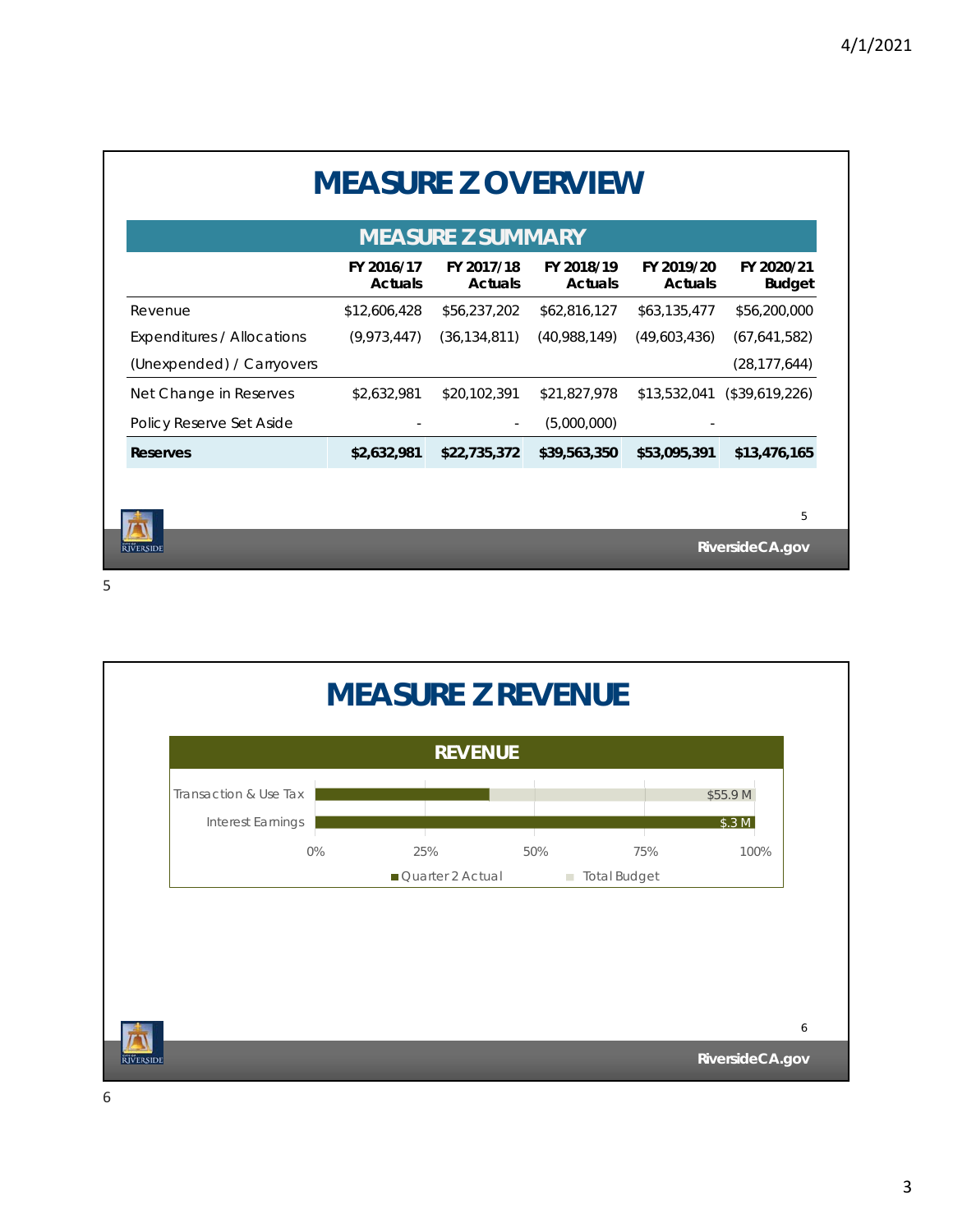

|                                                                                        | <b>SEWER FUND OVERVIEW</b> |                             |
|----------------------------------------------------------------------------------------|----------------------------|-----------------------------|
| FY 2020/21 Adopted Operating Budget                                                    |                            | <b>Quarter 2 Highlights</b> |
| Revenue & Transfers In                                                                 | \$71,210,352               |                             |
| Expenditures & Transfers Out                                                           | 63,561,324                 | Revenues 47%                |
| Surplus/(Deficit)                                                                      | \$7,649,028                |                             |
|                                                                                        |                            | Expenditures 49%            |
| <b>Fund Reserves</b>                                                                   |                            |                             |
| <b>Beginning Balance</b>                                                               | \$96,713,636               |                             |
| <b>Estimated Revenues</b>                                                              | 71,210,352                 | Expenditures occur unevenly |
| Budgeted Expenditures*                                                                 | 99,522,465                 | throughout the year.        |
| <b>Estimated Ending Reserves</b>                                                       | \$68,401,523               |                             |
| * Includes \$14 million of planned capital projects, and prior fiscal year carryovers. |                            |                             |
|                                                                                        |                            | RiversideCA.gov             |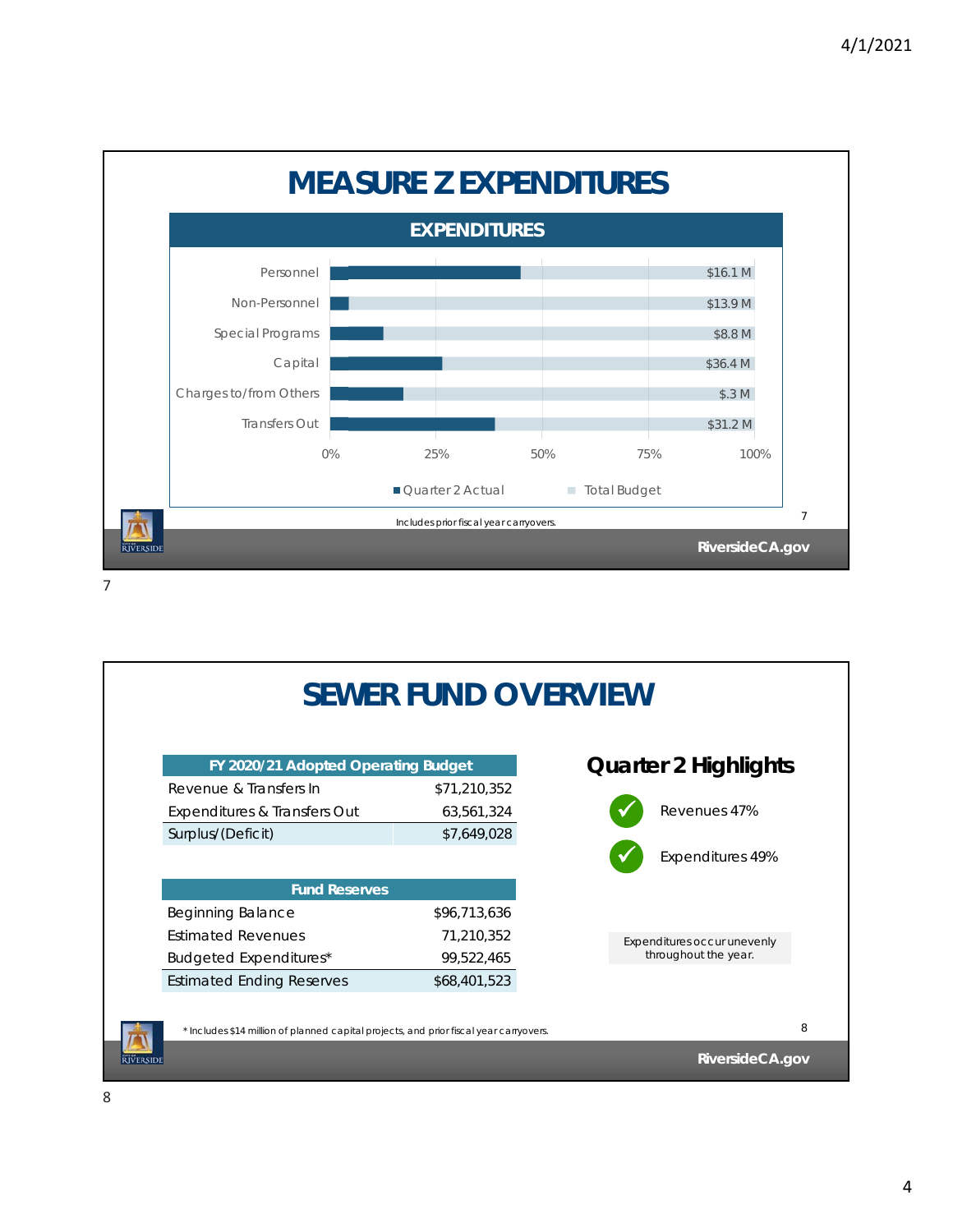

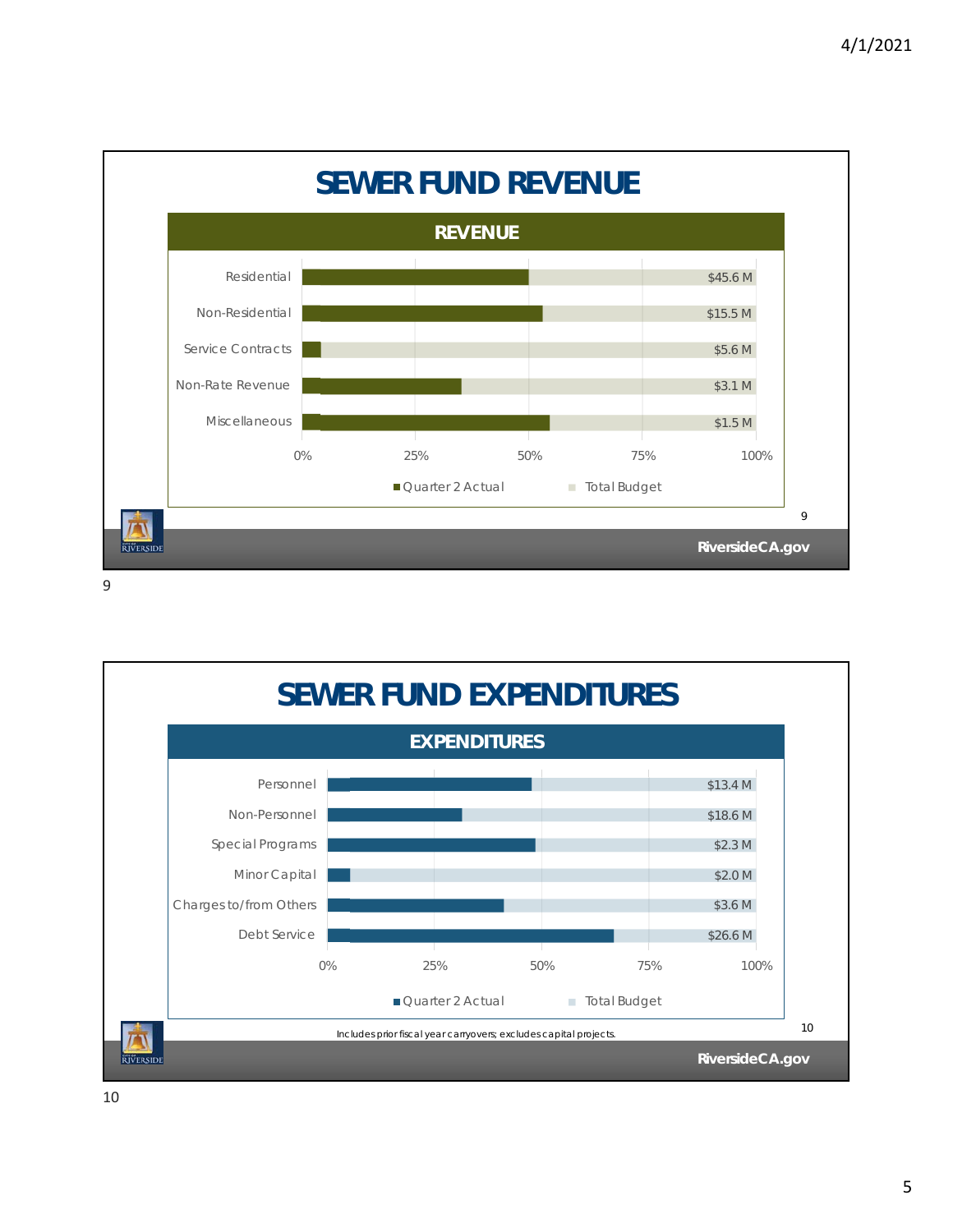

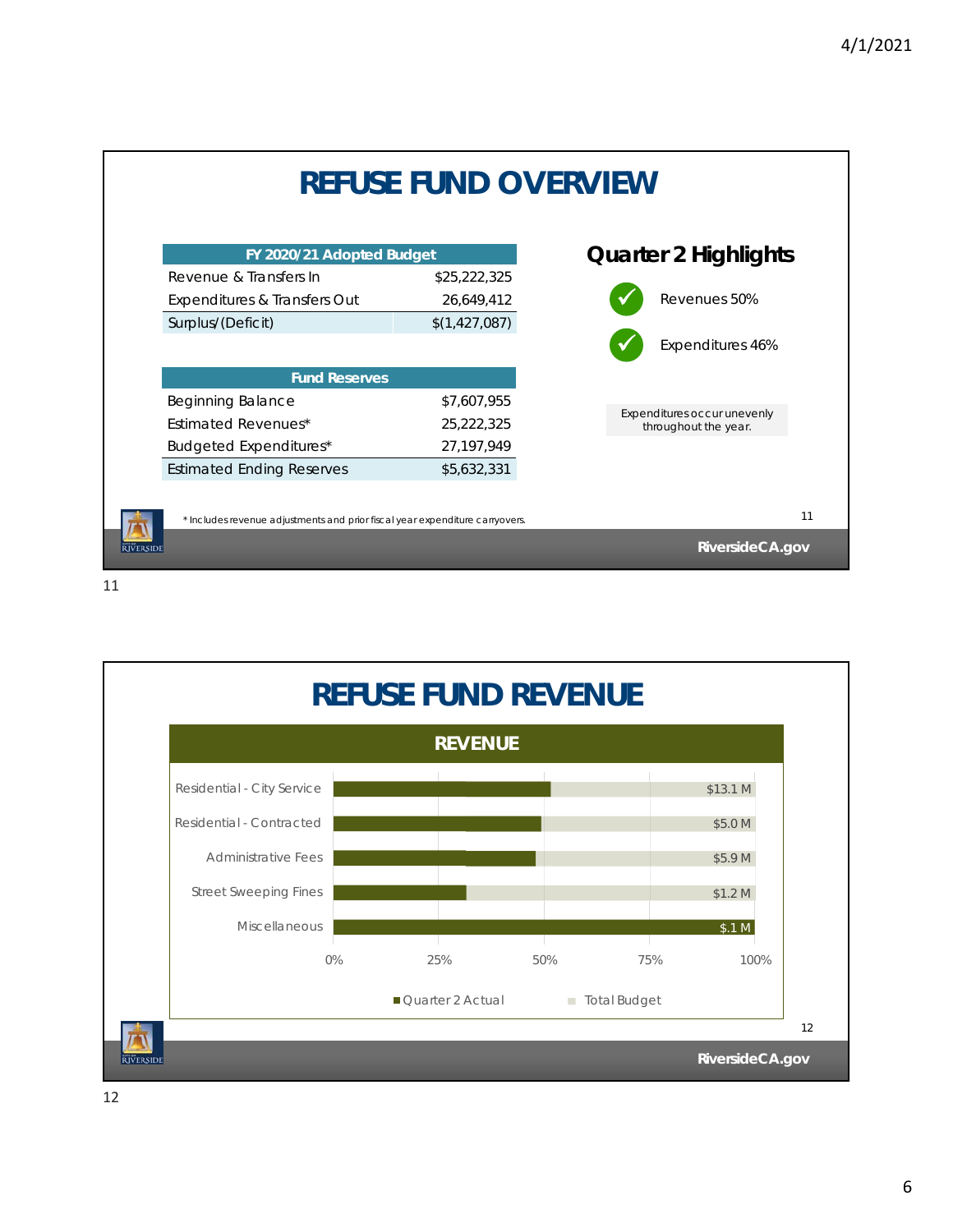

|                            |                                                                  |                  | <b>ELECTRIC FUND OVERVIEW</b>                       |    |
|----------------------------|------------------------------------------------------------------|------------------|-----------------------------------------------------|----|
|                            | FY 2020/21 Adopted Operating Budget                              |                  | <b>Quarter 2 Highlights</b>                         |    |
| Revenue & Transfers In     |                                                                  | \$395,239,794    |                                                     |    |
|                            | Expenditures & Transfers Out                                     | 411,572,710      | Revenues 54%                                        |    |
| Surplus/(Deficit)*         |                                                                  | \$(16, 332, 916) |                                                     |    |
|                            |                                                                  |                  | Expenditures 41%                                    |    |
|                            | <b>Unrestricted, Undesignated Cash Reserves</b><br>(in millions) |                  |                                                     |    |
| Cash Reserves              |                                                                  | \$192 M          |                                                     |    |
| Available Line of Credit   |                                                                  | \$35 M           | Expenditures occur unevenly<br>throughout the year. |    |
| Minimum Reserve Level**    |                                                                  | \$148 M          |                                                     |    |
| Maximum Reserve Level**    |                                                                  | \$231 M          |                                                     |    |
| ** Projected for 6/30/2021 | *Strategic drawdown of cash reserves.                            |                  |                                                     | 14 |
|                            |                                                                  |                  | RiversideCA.gov                                     |    |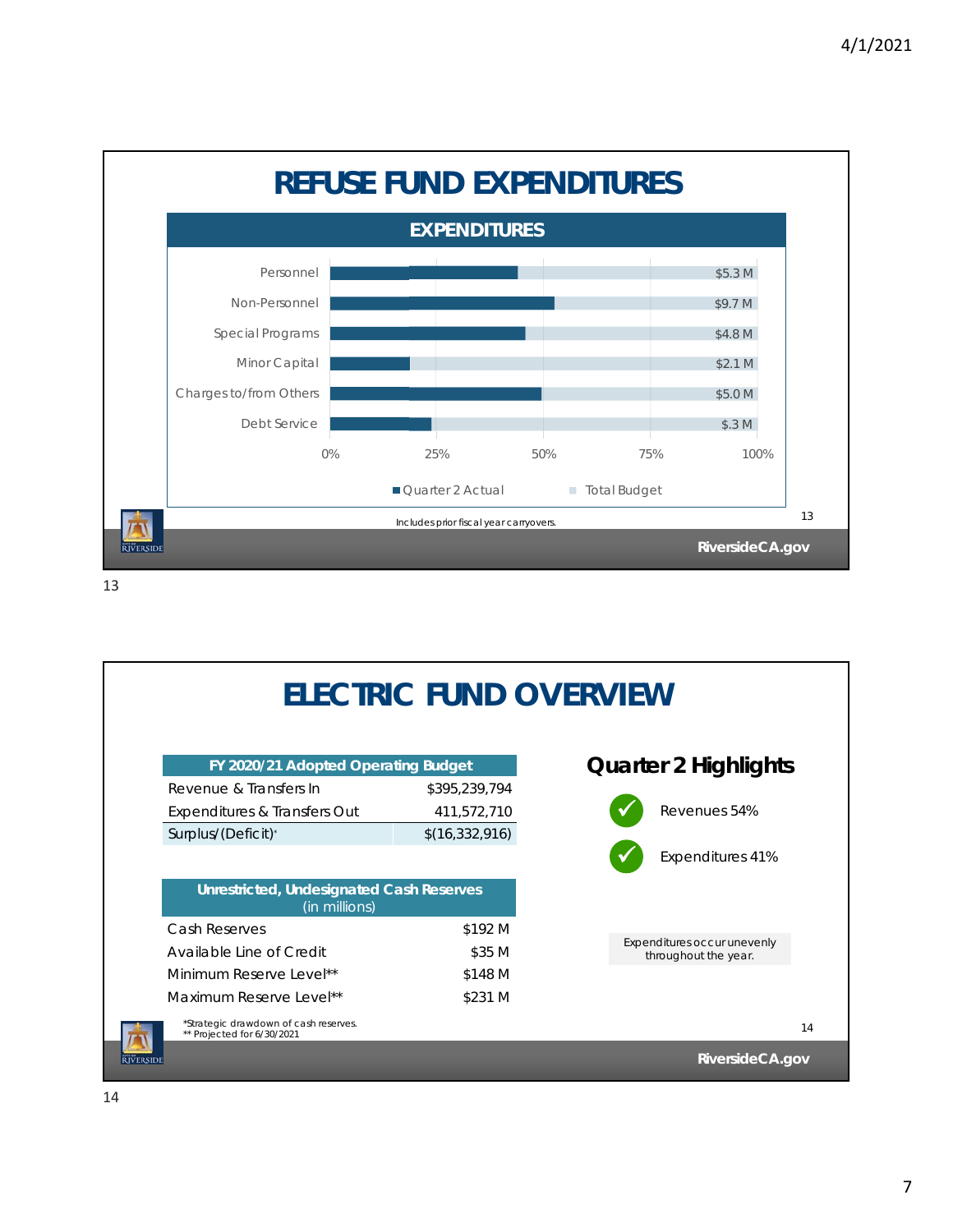

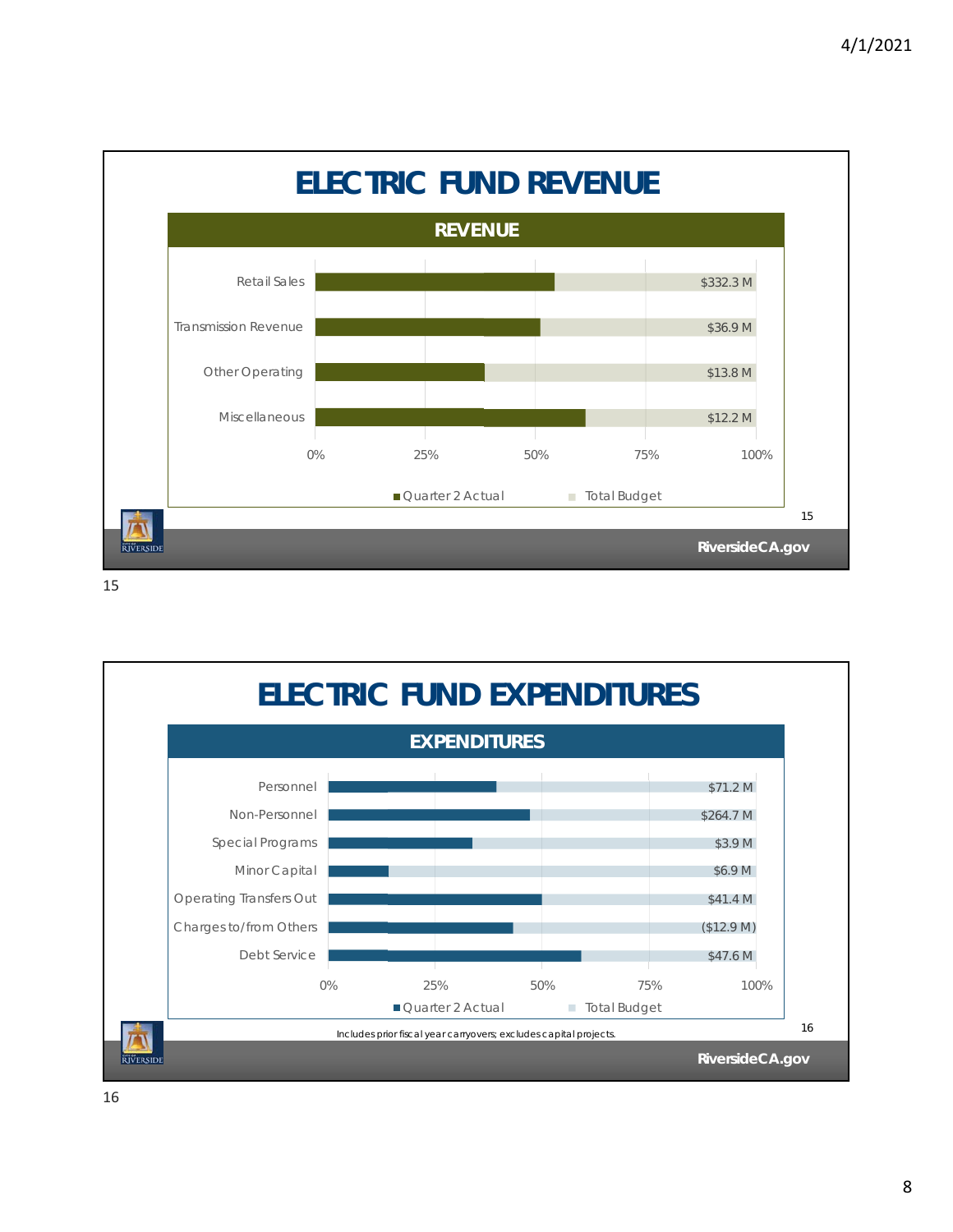

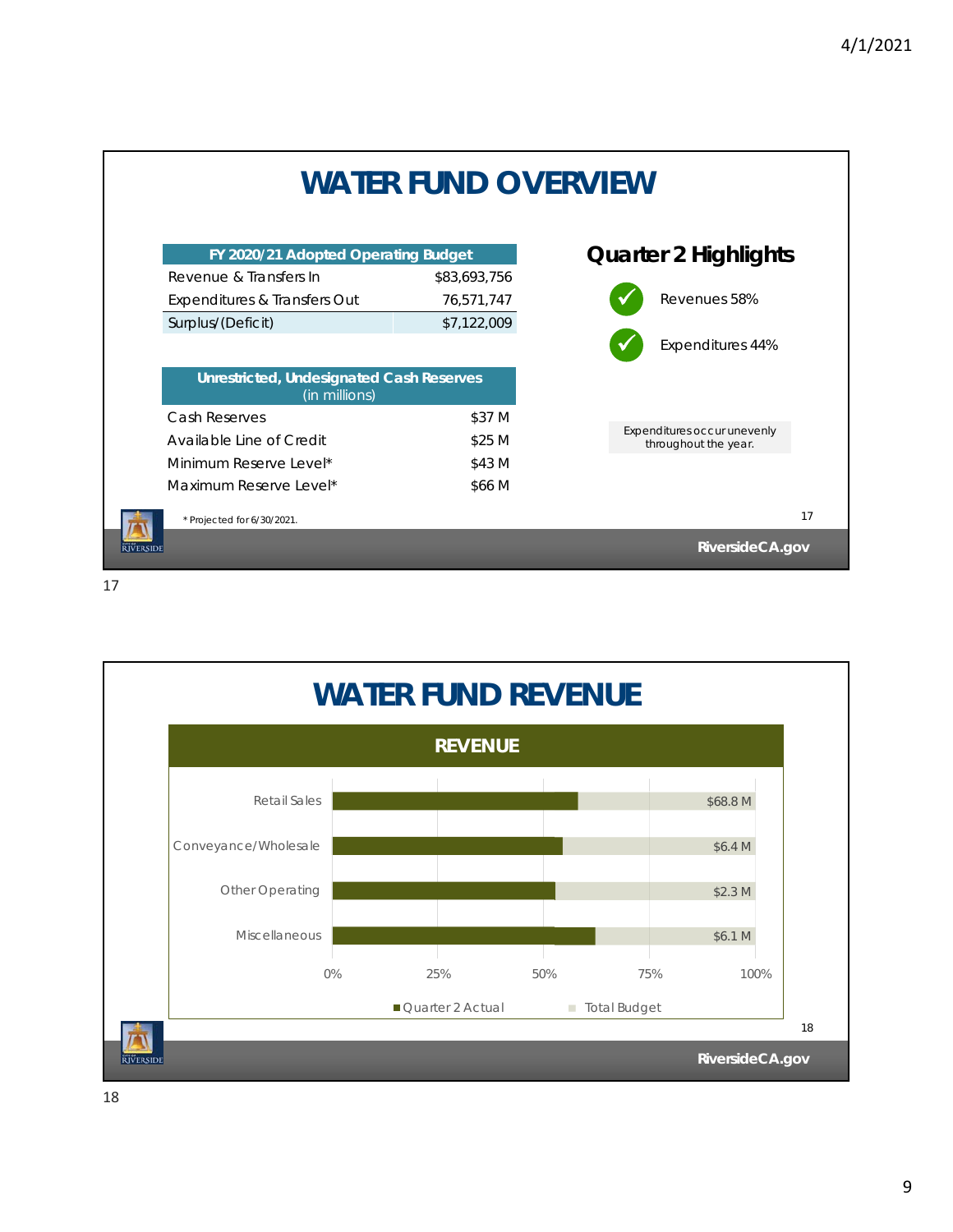